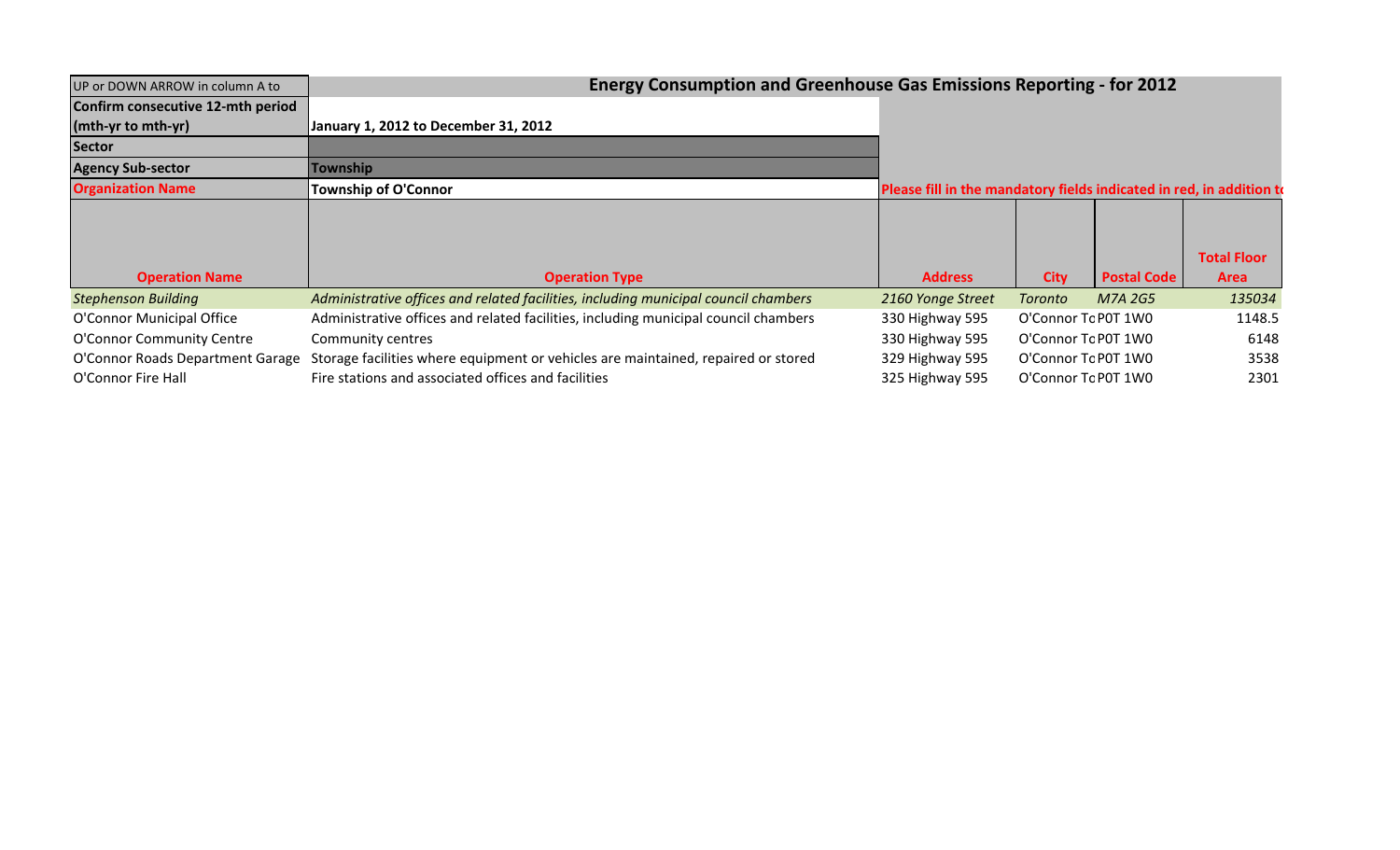## **o submitting data on your energy usage.**

|               |        |                    |                    |             |                    |                    |                 |         |                 |             | <b>Energy Ty</b> |
|---------------|--------|--------------------|--------------------|-------------|--------------------|--------------------|-----------------|---------|-----------------|-------------|------------------|
|               |        |                    | <b>Electricity</b> |             | <b>Natural Gas</b> |                    | Fuel Oil 1 & 2  |         | Fuel Oil 4 & 6  |             | Propan           |
|               | Avg    | <b>Annual Flow</b> |                    |             |                    |                    |                 |         |                 |             |                  |
| <b>Unit</b>   | hrs/wk | (Mega Litres)      | <b>Quantity</b>    | <b>Unit</b> | <b>Quantity</b>    | <b>Unit</b>        | <b>Quantity</b> | Unit    | <b>Quantity</b> | <b>Unit</b> | <b>Quantity</b>  |
| Square meters | 70     | 23516.00224        | 2181065 kWh        |             |                    | 125300 Cubic meter |                 | Litre   |                 | Litre       |                  |
| Square feet   | 32     |                    | 10562.55355 kWh    |             |                    | 0 Cubic Meter      |                 | 0 Litre |                 | 0 Litre     | 2252.2           |
| Square feet   |        |                    | 12372.44645 kWh    |             |                    | 0 Cubic Meter      | 3923.9 Litre    |         |                 | 0 Litre     | $\Omega$         |
| Square feet   | 40     |                    |                    | 5960 kWh    |                    | 0 Cubic Meter      | 4834.1 Litre    |         |                 | 0 Litre     | $\Omega$         |
| Square feet   |        |                    |                    | 7956 kWh    |                    | 0 Cubic Meter      |                 | 0 Litre |                 | 0 Litre     | 3467.5           |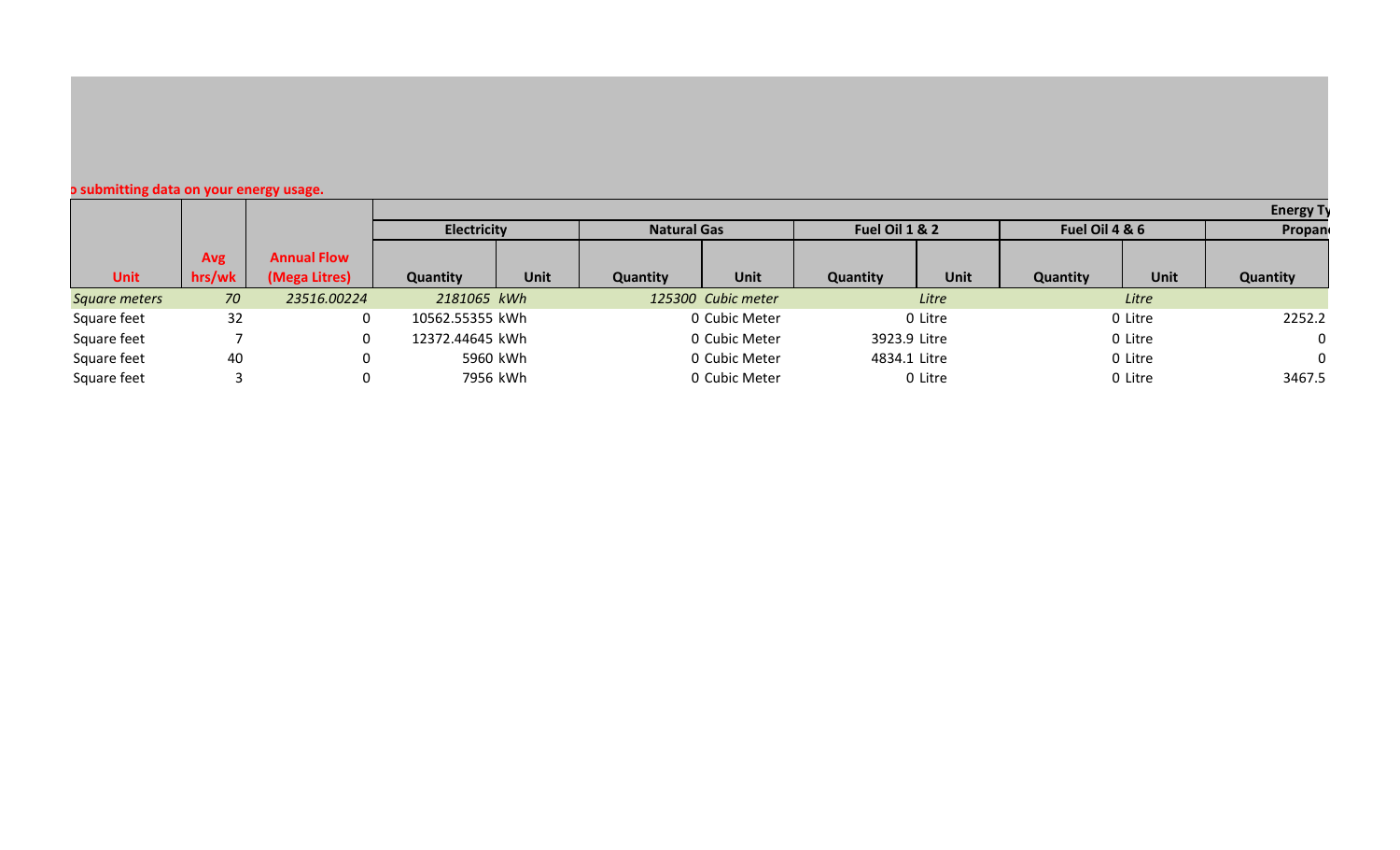| pe and Amount Purchased and Consumed in Natural Units |                 |                     |                 |                     |                         |                  |                   |                        |                         |                   |            |
|-------------------------------------------------------|-----------------|---------------------|-----------------|---------------------|-------------------------|------------------|-------------------|------------------------|-------------------------|-------------------|------------|
|                                                       | Coal            |                     | <b>Wood</b>     |                     | <b>District Heating</b> |                  |                   |                        | <b>District Cooling</b> |                   |            |
|                                                       |                 |                     |                 |                     |                         |                  |                   | If Yes, enter          |                         |                   |            |
| <b>Unit</b>                                           | <b>Quantity</b> | <b>Unit</b>         | <b>Quantity</b> | <b>Unit</b>         | <b>Quantity</b>         | <b>Unit</b>      | <b>Renewable?</b> | <b>Emission Factor</b> | <b>Quantity</b>         | <b>Unit</b>       | Renewable? |
| Litre                                                 |                 | <b>Metric Tonne</b> |                 | <b>Metric Tonne</b> |                         | 26.73 Giga Joule | No.               | 0                      |                         | 20.506 Giga Joule | <b>No</b>  |
| Litre                                                 |                 | 0 Metric Tonne      |                 | 0 Metric Tonne      |                         | 0 Giga Joule     |                   |                        |                         | 0 Giga Joule      |            |
| Litre                                                 |                 | 0 Metric Tonne      |                 | 0 Metric Tonne      |                         | 0 Giga Joule     |                   |                        |                         | 0 Giga Joule      |            |
| Litre                                                 |                 | 0 Metric Tonne      |                 | 0 Metric Tonne      |                         | 0 Giga Joule     |                   |                        |                         | 0 Giga Joule      |            |
| Litre                                                 |                 | 0 Metric Tonne      |                 | 0 Metric Tonne      |                         | 0 Giga Joule     |                   |                        |                         | 0 Giga Joule      |            |